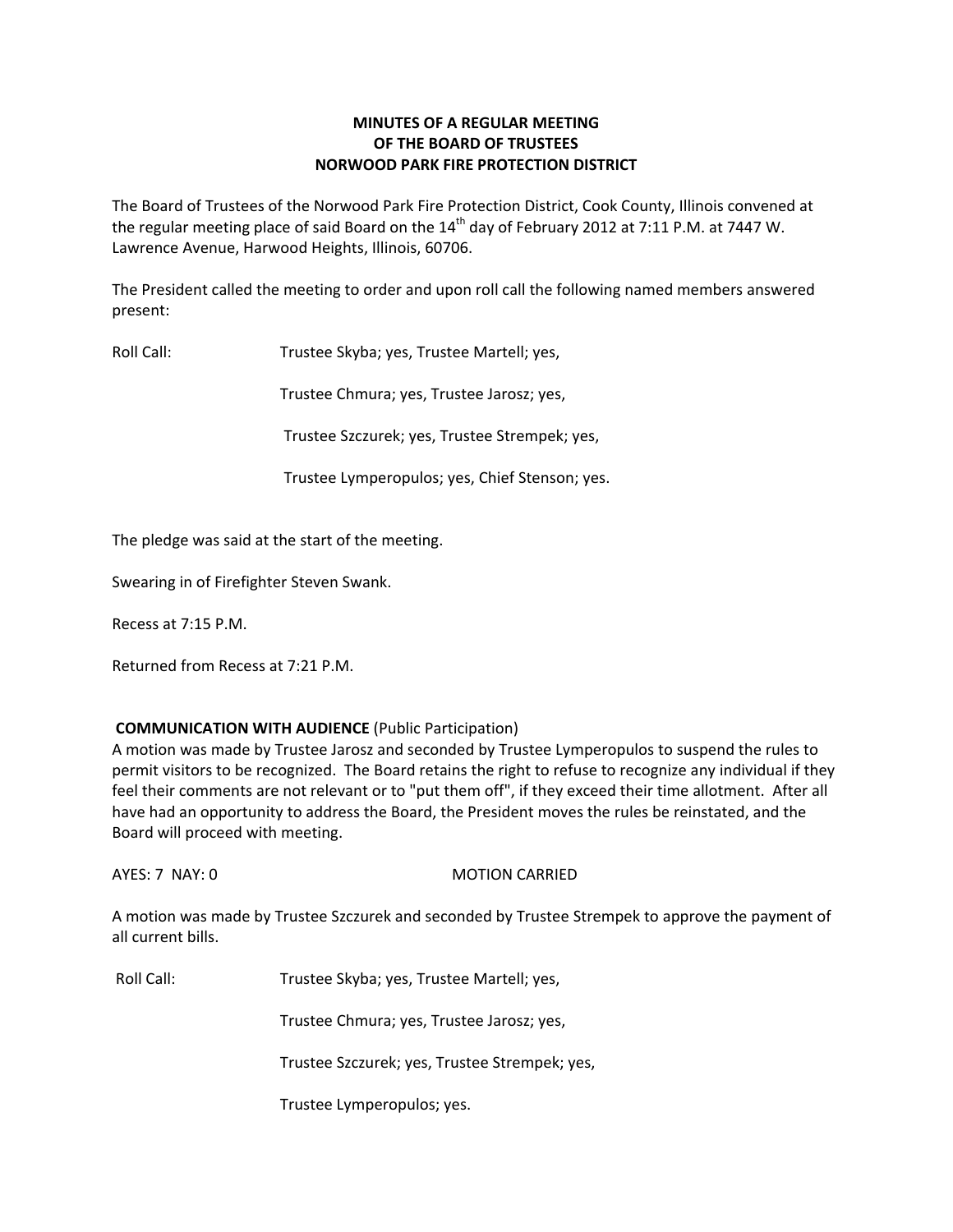### AYES: 7 NAY: 0 MOTION CARRIED

A motion was made by Trustee Skyba and seconded by Trustee Jarosz to approve the minutes of the Regular meeting held on January 10<sup>th</sup>, 2012.

Roll Call: Trustee Skyba; yes, Trustee Martell; yes,

Trustee Chmura; yes, Trustee Jarosz; yes,

Trustee Szczurek; yes, Trustee Strempek; yes,

Trustee Lymperopulos; yes.

AYES: 7 NAY: 0 MOTION CARRIED

### **TREASURER'S REPORT**

# Schedule of Assets (Arising from Cash Transactions) January 31, 2012

#### Assets

| Checking and money market accounts (interest rate):      |                    |
|----------------------------------------------------------|--------------------|
| Plaza Bank checking (0.046%)                             | \$<br>1,241        |
| Plaza Bank money market (0.295%)                         | 324,496            |
| Plaza Bank checking- Public Education                    | 573                |
| Plaza Bank ambulance billing money market (0.295%)       | 368,940            |
| Plaza Bank-Medical 1003102                               | 2,867              |
| Suburban Bank & Trust                                    | 0                  |
| Total checking and money market accounts                 | 698,117            |
| Certificates of deposit (interest rate and maturity):    |                    |
| Plaza Bank (1.10%, 03/02/12)                             | 613,386            |
| Belmont Bank and Trust (1.20% 08/23/12)                  | 524,738            |
| Plaza Bank (1.091% 01/17/12)                             | 122,842            |
| Plaza Bank (1.10% 03/18/12)                              | 416,408            |
| Plaza Bank (1.00% 06/23/12)                              | 465,581            |
| Belmont Bank (1.20% 08/21/12)                            | 501,652            |
| Belmont Bank (1.00% 07/19/12)                            | 356,205            |
| Total certificates of deposit                            | 3,000,812          |
| Total checking, money market and certificates of deposit | <u>\$3,698,929</u> |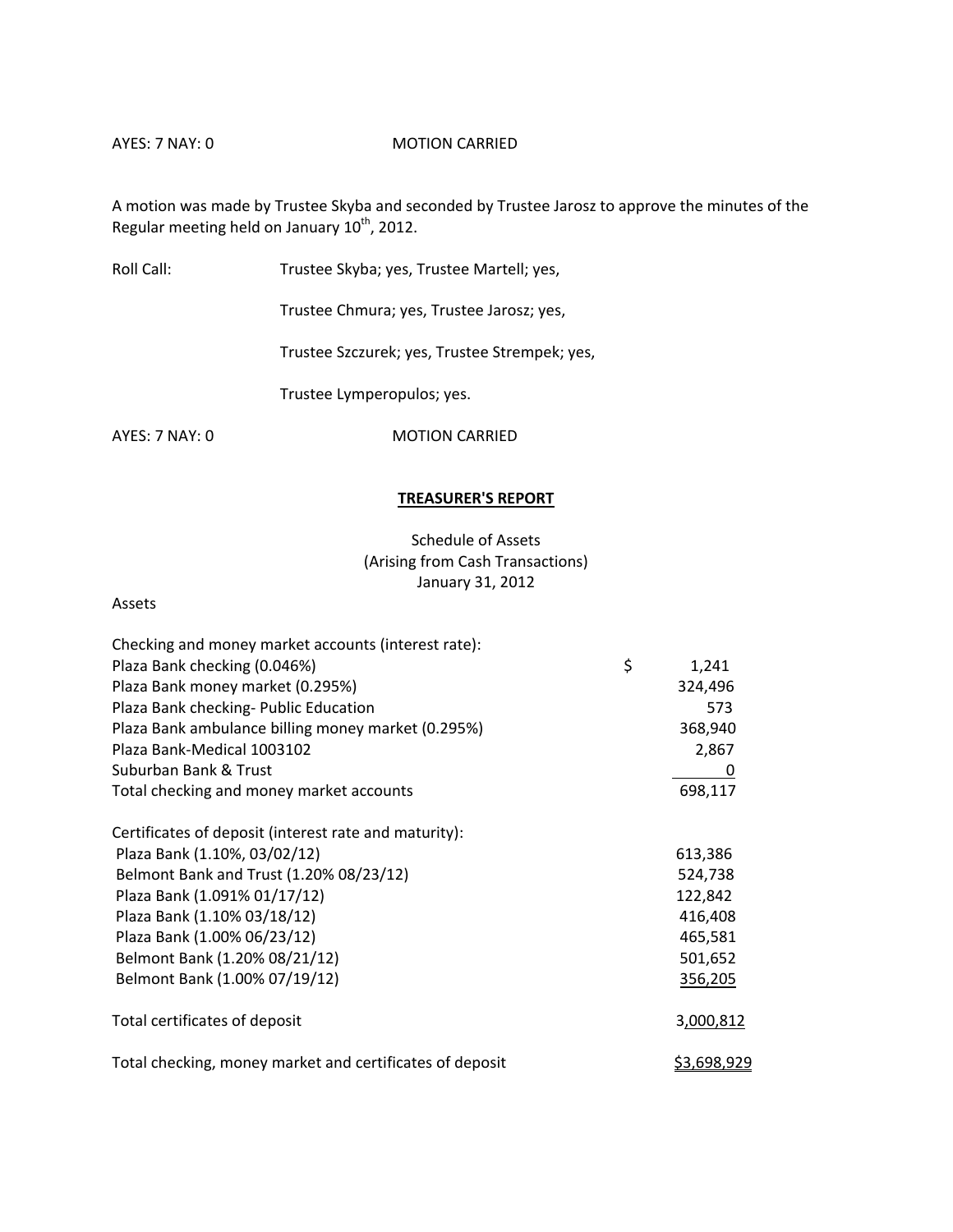Trustee Martell stated there are many CD's that are coming due in the next couple of months and rates are going to be lower. Discussion.

Motion by Trustee Skyba, seconded by Trustee Strempek to approve the Treasurer's report as presented from the Financial Statement for January 2012**.**

Roll Call: Trustee Skyba; yes, Trustee Martell; yes,

Trustee Chmura; yes, Trustee Jarosz; yes,

Trustee Szczurek; yes, Trustee Strempek; yes,

Trustee Lymperopulos; yes.

AYES: 7 NAY: 0 MOTION CARRIED

### **Chiefs Report:**

All Trustees received a copy of the alarm report.

All Trustees received a copy of the inspection report along with the list of completed inspections for this month.

We put the old phones on Craig's list for a couple of weeks just to dispose of them. We sold them for \$100 and deposited it in the general fund.

Sick time buyback is on the agenda, the figures have been approved by Trustee Martell and our accountant Paul Smit.

I sent the building and equipment committee information on the 6 bay floor heaters. The new Engine is 10'6" in height ant the bottom of the heaters are 10'3" from the floor. The heaters are 24 years old and only 50% efficient. We can replace the heaters with low profile 85% efficient units for a cost of approximately \$11,750.00. The savings we should see with the efficiency will pay for itself in 5 years. We requested three quotes from different companies. Next meeting you will have the copies of the bids and it will be on the agenda.

Everybody received information on ambulance billing in their packets. I had noticed a decrease in our ambulance billing revenue and requested a meeting with PSI. What we found was 1) the amount of the ambulance calls were down. 2) We have not been paid by Medicaid since last June, this is usually around \$20,000 annually 3) Medicare changed the way they pay for mileage and we were down \$60,000 from last year 4) Our Medicare totals are way down from last year. We went over our Ordinance and they suggested we raise some of our fees. This will not affect our residents because we do not balance bill them. I had our Attorney go over the Ordinance and he made a couple additions. The copy that I distributed to you had the changes. Discussion.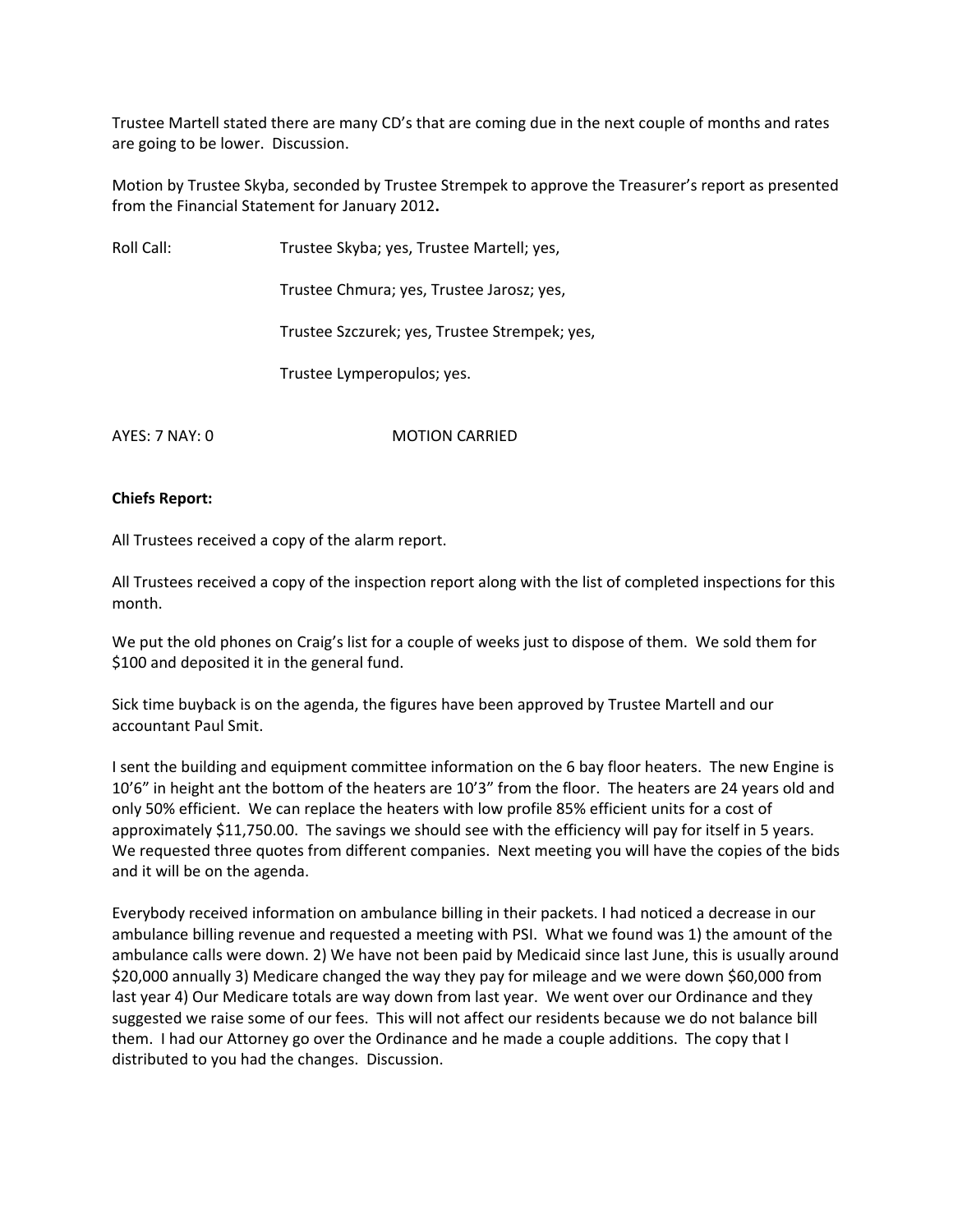Squad #107 is a 2002 Impala (70,000 miles) that has several things wrong with it (rust, traction control sensors, fuel gauge, O2 sensors and dents). I really don't want to put any money into it. I would like to replace it as soon as I can and trade in the old one. I will put it in the budget for replacement in July. I will give my car to the Bureau (2005 Impala with 35,000 miles) and look for a State purchase for the new one. Discussion. Going to look at the budget to see if we are able to fit it in this budget. Discussion.

We just finished testing all of our air packs. We are having a lot of problems getting them to pass. We have not heard yet on the grant for this equipment. The packs are 13 years old and need to be replaced very soon. If we don't get the grant, we might have to purchase on our own. The cost is over \$100,000. Discussion.

I reported last month on the extras for the new engine. The total cost as of now for the additions and deletions is \$3,896.20 hopefully that will be all. Should be ready in the second week of April.

Just a reminder, we have 4 Trustees registered for Administrative training on March 24<sup>th</sup> in Rockford at the Cherry Valley Fire Protection District. Registration starts at 7:30am; classes begin at 8:30am.

I notified everyone on Jeff Peistrup's injury at a fire last week. He has seen his doctor and went for an MRI today. They are calling it a strain at this time until they get the results of the MRI. He is off for at least another week.

Just a reminder, Charlie Stec's retirement party is February 25<sup>th</sup>. Please let Cyndi know if you are going to attend.

Received the report back from ISO showing where we went up in points. Discussion.

A motion was made by Trustee Martell and seconded by Trustee Skyba to accept the Chiefs report as presented for January 2012.

AYES: 7 NAY: 0 MOTION CARRIED

### **Presidents Report:**

Nothing to report at this time.

### **Committee Reports:**

Finance Committee‐ Trustee Chmura stated he is waiting to hear from the fireman to get some pre contract discussions to know what they are looking for. If anyone on the board has any ideas of what they would like to see, please contact someone on the Finance Committee and discuss it with them.

Building and Equipment Committee‐ Chairman Trustee Szczurek stated Chief covered the heaters in his report. Chief asked if they are looking for to purchase all of the heaters or half at this time. Trustee Chmura stated to put it on the agenda for all the heaters.

Technology and PR Media Committee‐ Chairman Strempek stated there is nothing to report at this time.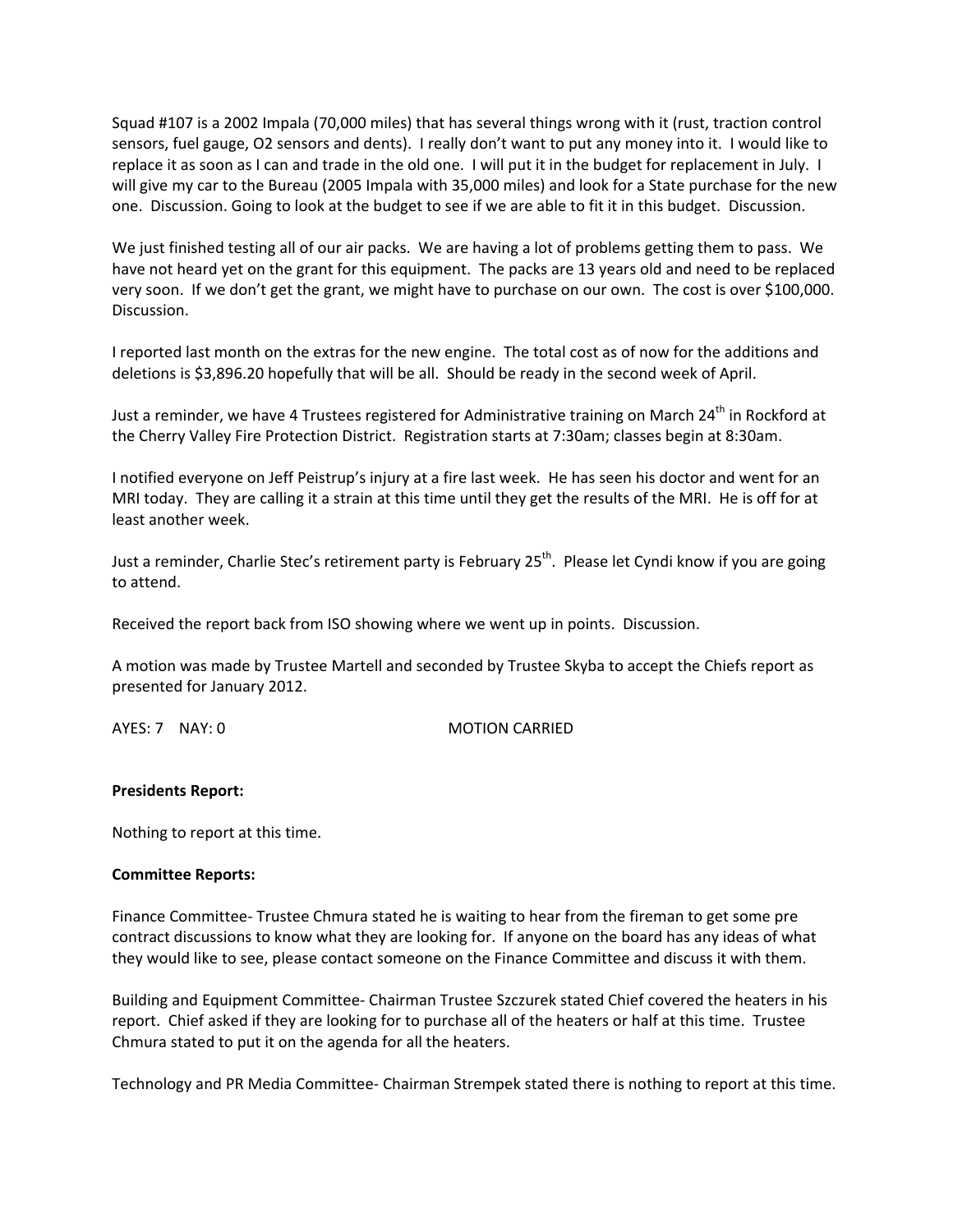Policy Committee‐ Chairman Trustee Skyba stated nothing to report at this time.

Pension Fund- Trustee Martell stated they had a meeting in January and that it was a positive meeting. Discussion.

# **Old Business:**

None.

# **New Business**:

Motion made by Trustee Martell and seconded by Trustee Skyba to approve the payout of elective sick time buyback to the following: Mathew Mattio- 72 hours \$2,065.68 Leigh Unger- 144 hours \$4,100.40 Art Koszczuk‐ 144 hours \$4,728.24 Claude Erlewein‐ 144 hours \$4,161.60 Paul Kossifologos- 96 hours \$3,256.80 Joey Irsuto‐ 96 hours \$2,741.28 Paul Striedl‐ 144 hours \$3,801.60

Total elective buyback \$24,855.60

Trustee Lymperopulos had a question on how the sick time is figured. Chief Stenson explained the process. Discussion.

Roll Call: Trustee Skyba; yes, Trustee Martell; yes,

Trustee Chmura; yes, Trustee Jarosz; yes,

Trustee Szczurek; yes, Trustee Strempek; yes,

Trustee Lymperopulos; yes.

AYES: 7 NAY: 0 MOTION CARRIED

Motion by Trustee Lymperopulos and seconded by Trustee Skyba to pass and approve Ordinance #12‐1, an Ordinance amending the imposition and collection of Emergency Ambulance user fees.

Trustee Strempek asked what the attorney wanted added. Discussion.

Roll Call: Trustee Skyba; yes, Trustee Martell; yes,

Trustee Chmura; yes, Trustee Jarosz; yes,

Trustee Szczurek; yes, Trustee Strempek; yes,